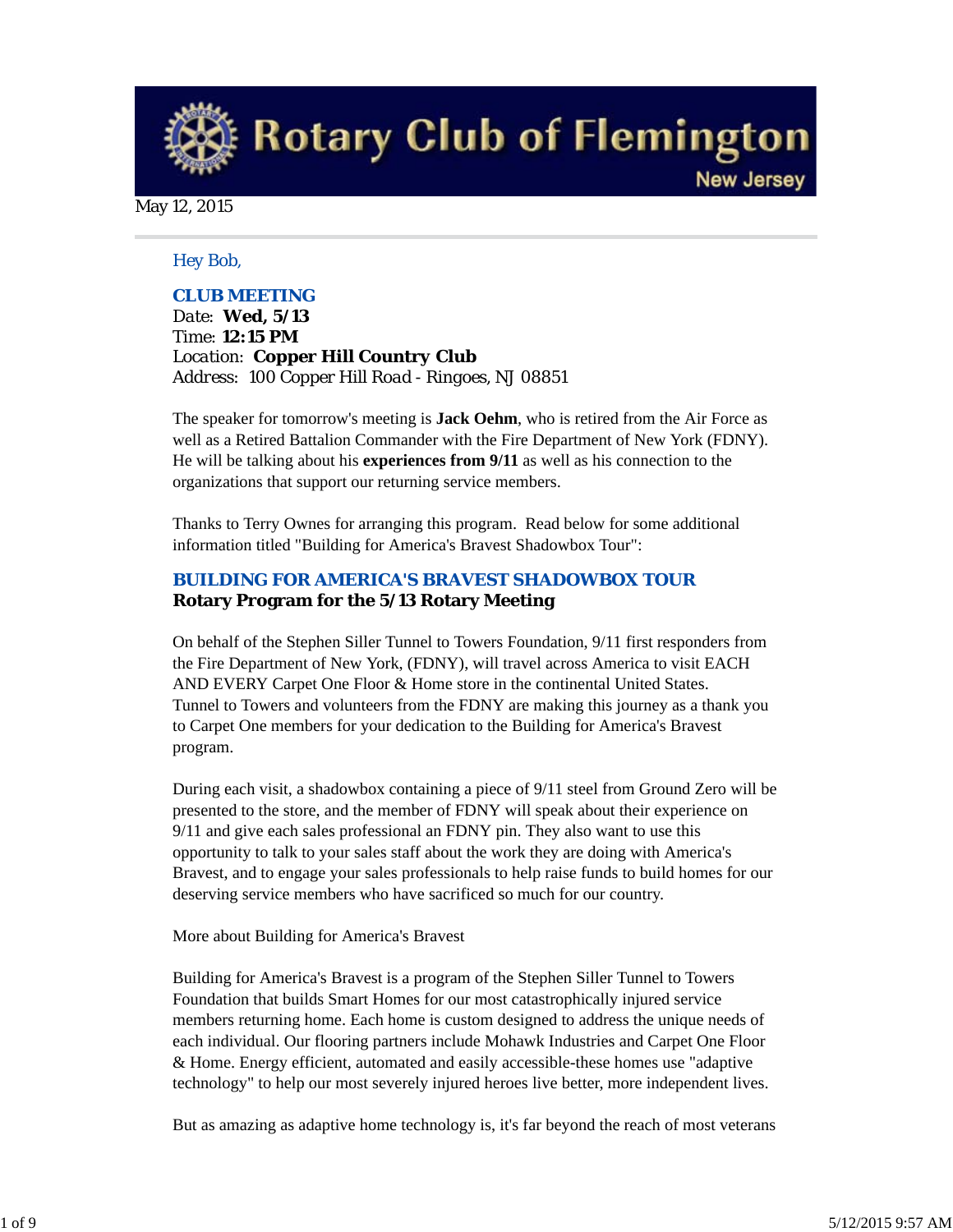and their modest pensions. The waiting list is long - and for every home we build, another three veterans join the list. When the call came, these brave service members went. They made extraordinary sacrifices in our place. Please help give them a home they can come home to. Your donation will make a real difference in a service hero's life.

Learn more at OurBravest.org.

# *MEMBERSHIP COMMITTEE MEETING*

### **Wed, 5/13 at 1:30pm**

Membership Chair, Joe Ziegler, has called a 2nd Wednesday Membership Committee meeting for tomorrow at 1:30pm following the regular club meeting. Anyone interested in lending a hand is welcome to attend.



# *POLIO PLUS Collection* From **Harry Mazujian**

Harry Mazujian would like to remind everyone to continue collecting your loose change in your **Polio Plus Pigs** & **Bee Hives**! All donations will goto Rotary International to help with their campaign to eradicate polio. Please bring your loose change or other donations to the weekly Rotary meeting.

The Polio Plus collection will run until **Wed, June 17th**.

Coin Banks (Pigs, Bee Hives, etc.) are available for you at each meeting. Harry will provide a status update each week. Final results will be announced at the Changing on the Guard dinner on Wed, June 24th.

# **PolioPlus Collection Results as of May 12, 2015**:

- $\bullet$  (2) Pigs, Bee Hives, etc.: \$150.56
- (1) Check / Cash Donation: \$170.00
- (1) Meeting Collection: \$23.14

Total Collected to Date = **\$343.70**



# *7th Annual Rotary BARK IN THE PARK DOG WALK* **Sunday, June 7, 2015**

Registration: **10:30am** Walk: **11:00am** to **2:00pm** Location: **Flemington Boro Park** Address: 43 Park Avenue, Flemington, NJ 08822

Enjoy a 1.0 mile walk around scenic Flemington ending back in a park full of activities for you and your pet. Meet exhibitors from local businesses with healthy ideas for your pet plus new and unique pet-oriented products and services.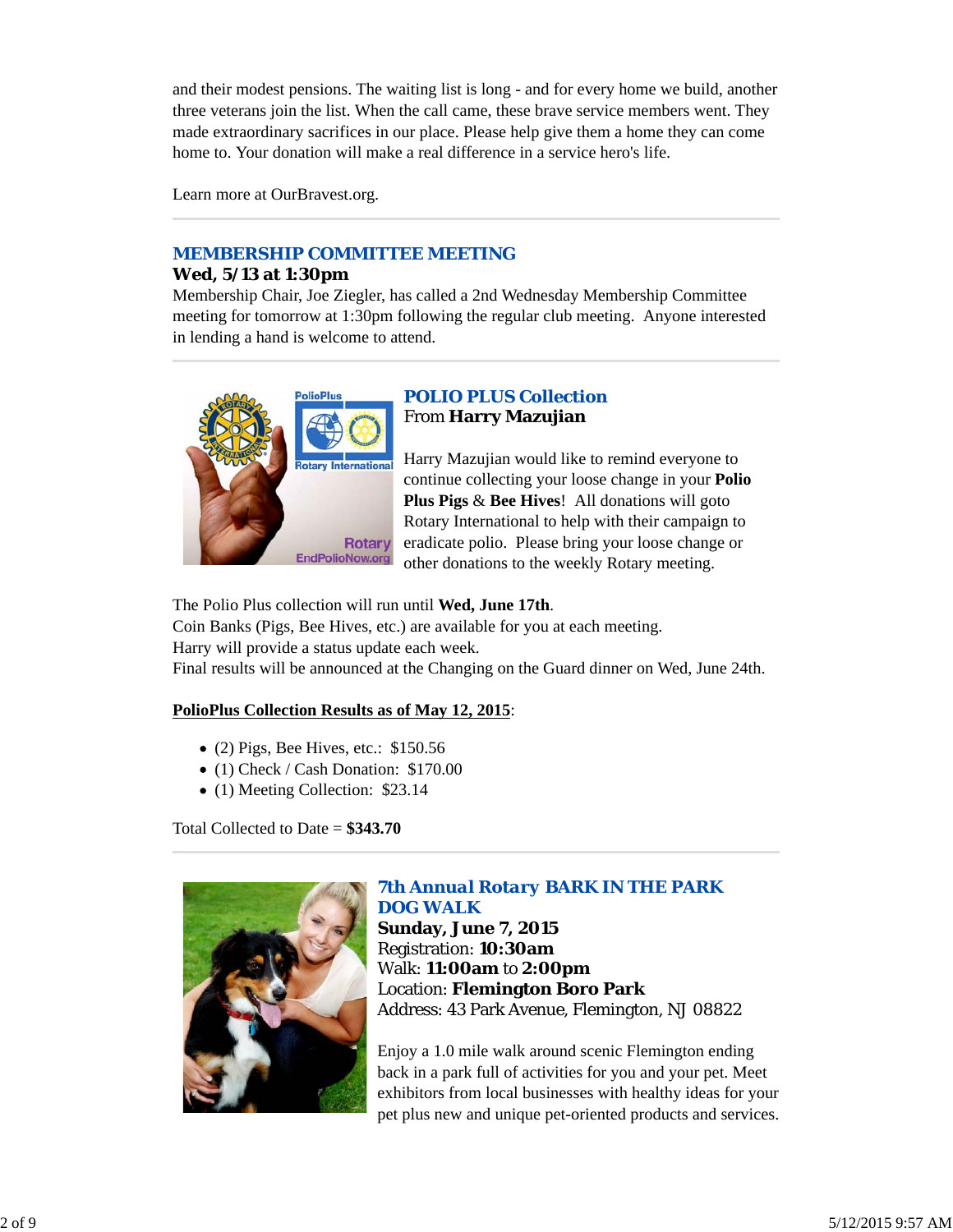All net proceeds of the event go to Rotary Charities and local pet rescue organizations, especially **Animal Alliance**, a non-profit, volunteer-run pet adoption and spay/neuter outreach animal welfare organization.

You can also enjoy great food from several local restaurants (for people!), plus fabulous pet contests, including best pet costume and most photogenic pet, to name a few. There will also be terrific live music from **SunDog**!

**Click Here** or visit **www.FlemingtonRotaryNJ.org** for more information, or to download the following event forms:

- **Event Brochure**.
- **Walker Registration Form**.
- **Sponsor Registration Form**.
- **Vendor Registration Form**.



# *Al Dorf Memorial FRESH AIR PICNIC*

**Saturday, July 11, 2015** Time: 2 - 5 pm Location: **Camp CARR** Address: 517 Hamden Road - Annandale, NJ 08801

Flemington Rotary partnered with **The Fresh Air Fund**, a non-profit agency, in 1931 to help provide a free "fresh air" summer experience out in the country for New York City children from low-income communities.

On Saturday, July 11th, the Rotary Club of Flemington will he hosting a picnic for all of the Fresh Air kids and their host families. All Flemington Rotarians and their families are also invited and encouraged to attend! This is Flemington Rotary's 2nd oldest service project.

Picnic foods will be provided including hot dogs, hamburgers and drinks. Rotarians are requested to bring a side dish.

There will also be a swimming pool for everyone to enjoy. So make sure to bring your kids, grand kids, swimming suits & towels!

For more information, contact **Gwen Williams** by phone at (908) 369-4042 or by email at gwen1233@comcast.net before July 3rd. Or Click Here to download the flyer. Click Here to generate directions.



*Flemington Rotary Donations Project HEALING GARDEN at the Hunterdon Medical Center* Supporting an Eagle Scout Project

The Donations Committee and Board have approved a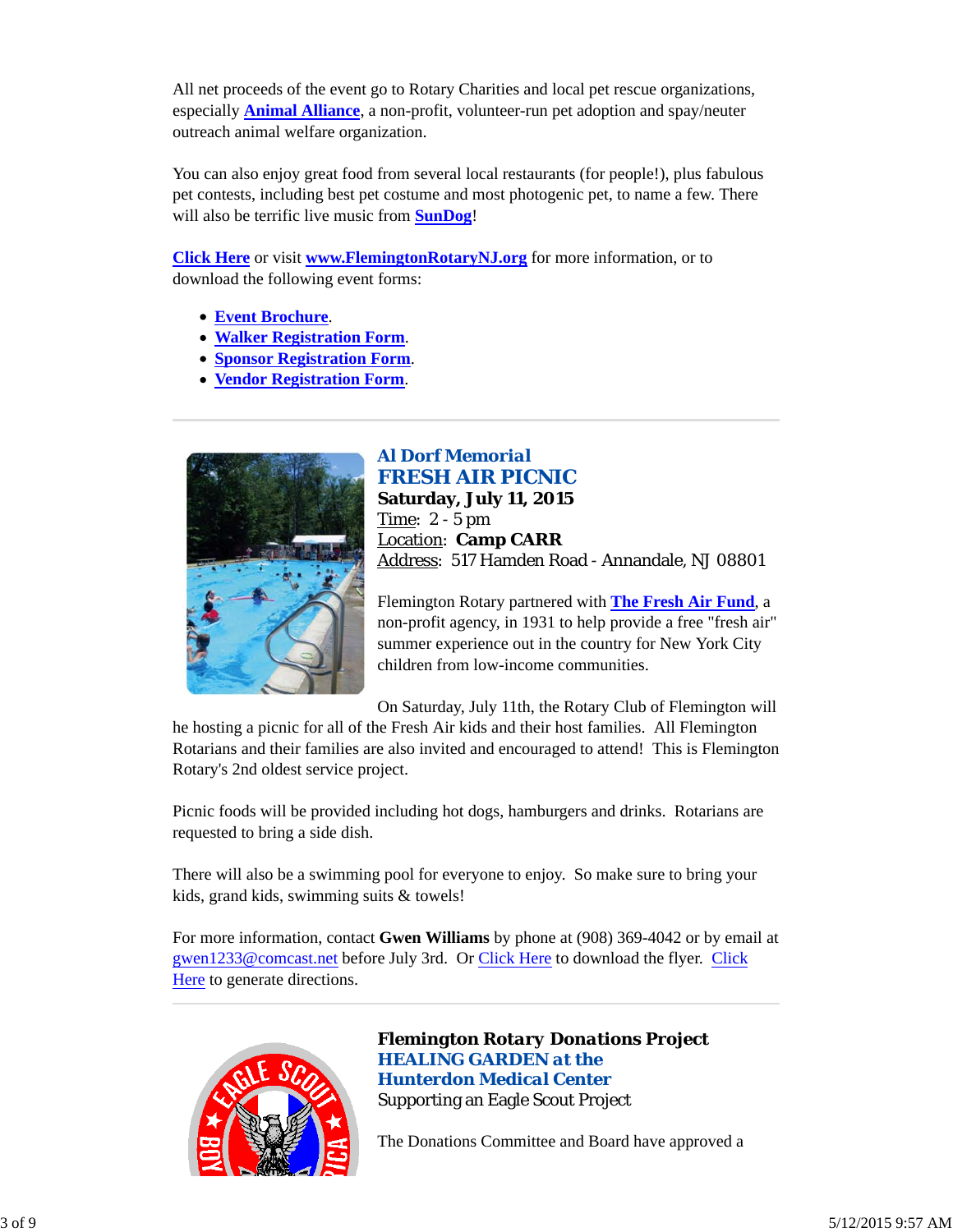

\$1,250 donation to support a local project to create a **Healing Garden** at the **Hunterdon Medical Center**. The project was started by Robert Vanacore, who is a Boy Scout with Troop 194 here in Flemington. The Healing Garden project was created by Mr. Vanacore to help him earn the honorable rank of Eagle Scout. All of the labor

would be donated to construct the garden, but the material costs were estimated to be roughly \$1,740. Flemington Rotary's donation of \$1,250 brings Robert up to his full financial goal to fund the project.

Members of Flemington Rotary are also be invited to assist with the construction of the garden as a hands-on project.

**CLICK HERE** to learn more about the project, including photos of where the Healing Garden would be located near the Hunterdon Medical Center's entrance to the Cancer Ward. If you have any other questions, please contact Donations Committee Chair, Terry Ownes.



As you know, the Rotary Club of Flemington is a member of the H.C. Chamber of Commerce. This enables all Rotarians the ability to attend a Chamber function as a "member". If someone asks you what your business is, you would explain that you are a member representing the Rotary Club of Flemington. **Click Here** to visit the Chamber website for a listing of upcoming events.



## *Hunterdon Chamber Internet Radio "THE ROTARY HOUR"* **Mondays from 10am to 11am**

PDG Megan Jones-Holt is the host of "The Rotary Hour" on the Hunterdon Chamber Internet Radio station and is looking for guests to have on the show.

If you are intersted, please get in touch with Megan at (908)894-4590 or **mjonesholt@gmail.com**.

**Click Here** to listen to the Hunterdon Chamber Internet Radio station from your PC, smart phone, mobile device, etc.



# *FLEMINGTON BUSINESS IMPROVEMENT DISTRICT*

www.downtownflemington.com

If you would like to learn more about events and activities going on around Flemington, please **CLICK HERE** to visit the Flemington Business Improvement District (BID) website.

# *ROTARY DISTRICT 7510 NEWS*

**Click Here** to read the current news from our Rotary District 7510.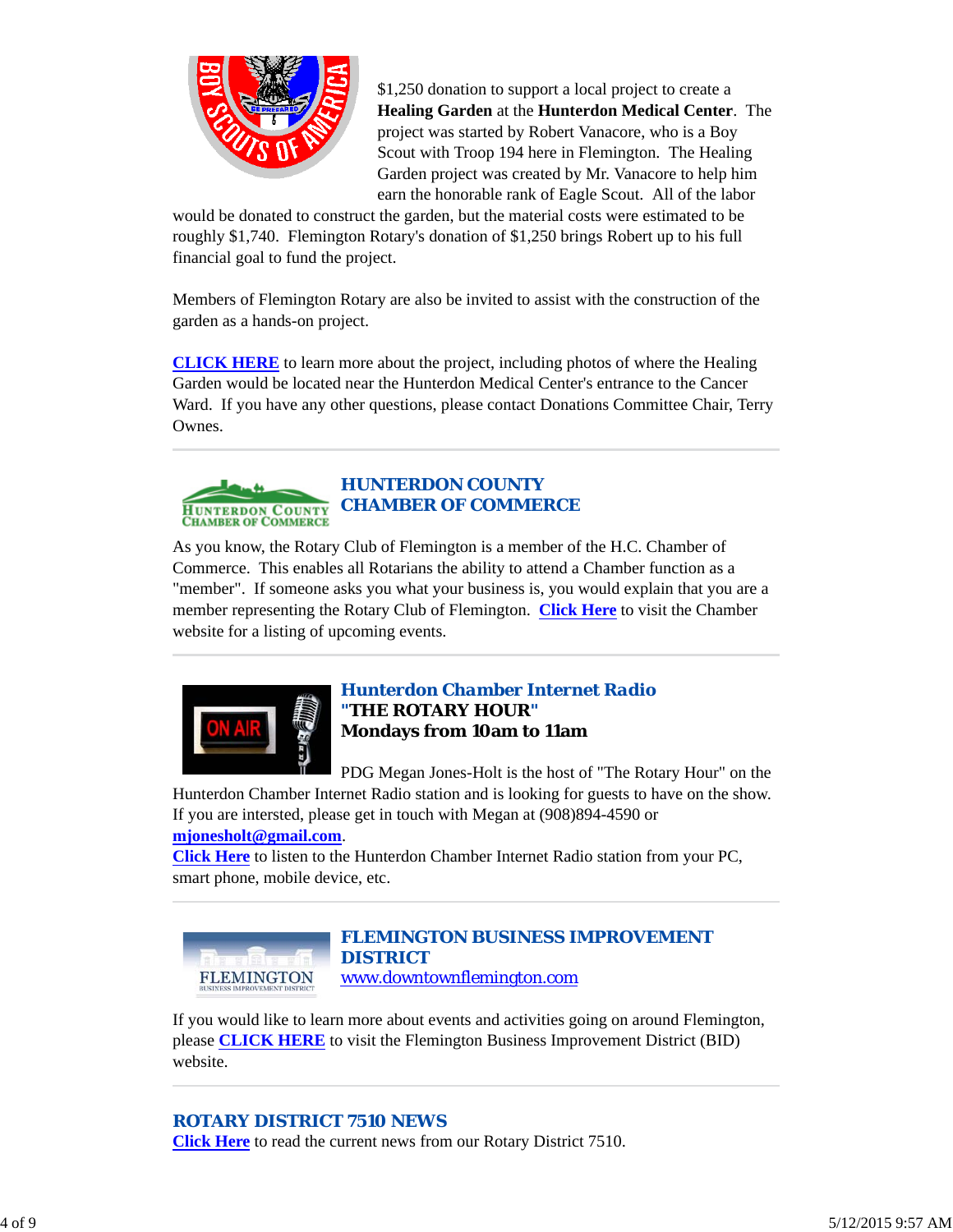### *SPEAKERS & PROGRAMS BEING SOUGHT*

We are always seeking new or creative ideas for upcoming meeting programs and speakers. If you have any leads, please pass them onto Mick Schaible. **Click here** to generate an email directly to Mick.

### *UPCOMING DATES TO NOTE*

#### **Summary of Upcoming Club Meeting Programs**:

Wed, 5/13: Jack Oehm: a former FDNY Firefighter Wed, 5/20: Sue Lang Sopanoro, Dietician at ShopRite Wed, 5/27: Mary Ann Rivell, NJ Lottery - Where The Money Goes. Also, the Induction of New Member, Jennifer Campbell

Wed, 6/03: MaryAnn Isham: Flemington Area Food Pantry Wed, 6/10: Kathleen Jaeger: Hunterdon County Dept. of Health - Public Health Nurse will do blood pressure screening of our members. Wed, 6/17: TBA Wed, 6/24: **Changing of the Guard Dinner at 6pm** at the Copper Hill Country Club. (*Note there is NO noon meeting on this day*)

**Next RCOF Board Meeting:** Thursday, 5/7/2015 at 6pm (usually the 1<sup>st</sup> Thursday). **Next Membership Meeting**: Wed, 5/13/2015 at 1:30 PM (usually the 2<sup>nd</sup> Wed).

### **Upcoming RCOF Club Events, Fundraisers, Fellowship Events, Etc**.:

Sat, 6/6: **Pedals for Progress** Bicycle, Sewing Machine & Sports Gear Collection Sun, 6/7: 7th Annual Rotary **BARK in the PARK** - Dog Walk Sat, 7/11: Al Dorf Memorial **Fresh Air Picnic** from 2-5pm (Camp Carr)

### **Rotary District 7510 Events & Functions:**

Fri-Sun, May 1-3: **2015 Rotary District Conference** (Harrah's Atlantic City Resort & Casino, 777 Harrah's Boulevard, Atlantic City, NJ)

Wed, May 27: **Rotary District Assembly** at 2:30pm (Bridgewater Marriott Hotel, 700 Commons Way, Bridgewater, NJ)

Sat-Tues, June 6-9: **Rotary International Convention** in Sao Paulo, Brazil Thurs, 6/25: **District Changing of the Guard Dinner** (Primavera Regency, 1080 Valley Road, Stirling, NJ)

#### *COMMITTEE LIST:*

**Click Here** to download the listing of all current Club Committee's and its members.

#### *"MEMBERS ONLY" WEBSITE:*

#### **Click Here for the Members Only section of the website to find:**

1) The "Membership Proposal Form" to propose a new member.

- 2) New Member Information.
- 3) An Online Copy of the Club Membership Directory.
- 4) A Link to All Photos Albums of the Club.

### *ROTARY WEBSITE LINKS:*

Rotary International: **www.Rotary.org**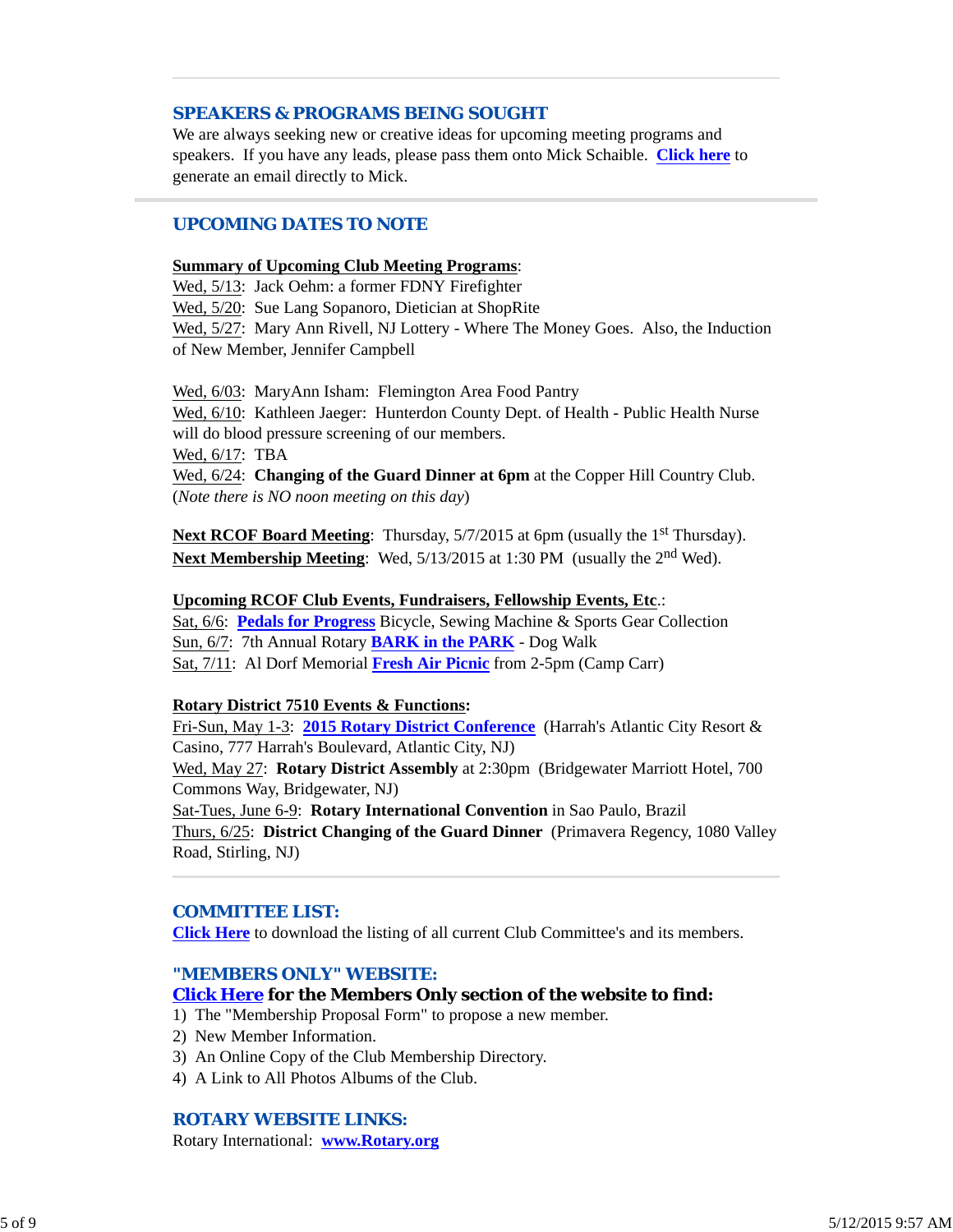#### *NEARBY ROTARY CLUB MEETINGS:*

As A Rotarian, you are Welcome to attend a Rotary Club meeting anywhere in the world. Click here for the Rotary Club Locator App. Or see below for some local meetings:

#### Mondays

**Lambertville/New Hope** (6:30 pm) - Lambertville Station Restaurant; 11 Bridge Street, Lambertville NJ 08530

**Piscataway** (12:15 pm) - Radisson Hotel; 21 Kingsbridge Road, Piscataway, NJ 08854

#### Tuesdays

**Whitehouse** (12:15 pm) - Max's 22; 456 Route 22 West, Whitehouse Station, NJ 08889 **Princeton** (12:15 pm) - The Nassau Club; 6 Mercer Street, Princeton, NJ 08540 **Bridgewater-Bound Brook** (12:15 pm) - Arbor Glenn; 100 Monroe St, Bridgewater 08807

#### Wednesdays

**Branchburg Township** (7:30 am): Stoney Brook Grille; 1285 Route 28, North Branch, NJ 08876

**Flemington** (12:15pm): Copper Hill Country Club; 100 Copper Hill Road, Ringoes, NJ 08851

**Hillsborough Township** (6:15 pm): Pheasant's Landing; 311 Amwell Road (Rt. 514), Hillsborough, NJ 08844

#### Thursdays

**Clinton Sunrise** (7:30 am): Clinton Fire Department; New Street, Clinton, NJ 08809 **Somerville/Bridgewater** (12:15 pm): Bridgewater Manor; 1251 US Highway 202/206, Bridgewater, NJ 08807

**Trenton** (12:15 pm): Freddie's Tavern; 12 Railroad Avenue, West Trenton, NJ 08628

#### Fridays

**North Hunterdon** (12:15 pm): Beaver Brook County Club; 25 County Club Drive, Annandale, NJ 08801

**Princeton Corridor** (12:15pm): Hyatt Regency; 102 Carnegie Center, Rt. 1 North, Princeton, NJ 08540

#### eClub

**Rotary eClub of Hunterdon Horizon**: View website for meetings or online makeups.

RI President's Call for Action in **2014-2015**: **"Light Up Rotary"**

# **Rotary Club of Flemington - Our 91st Year**

Founded October 3, 1923 \* Charter #1529 \* District 7510

| President       | <b>Lynn Hyman</b>       |
|-----------------|-------------------------|
| President-Elect | <b>Mick Schaible</b>    |
| Secretary       | <b>Michele Kavanagh</b> |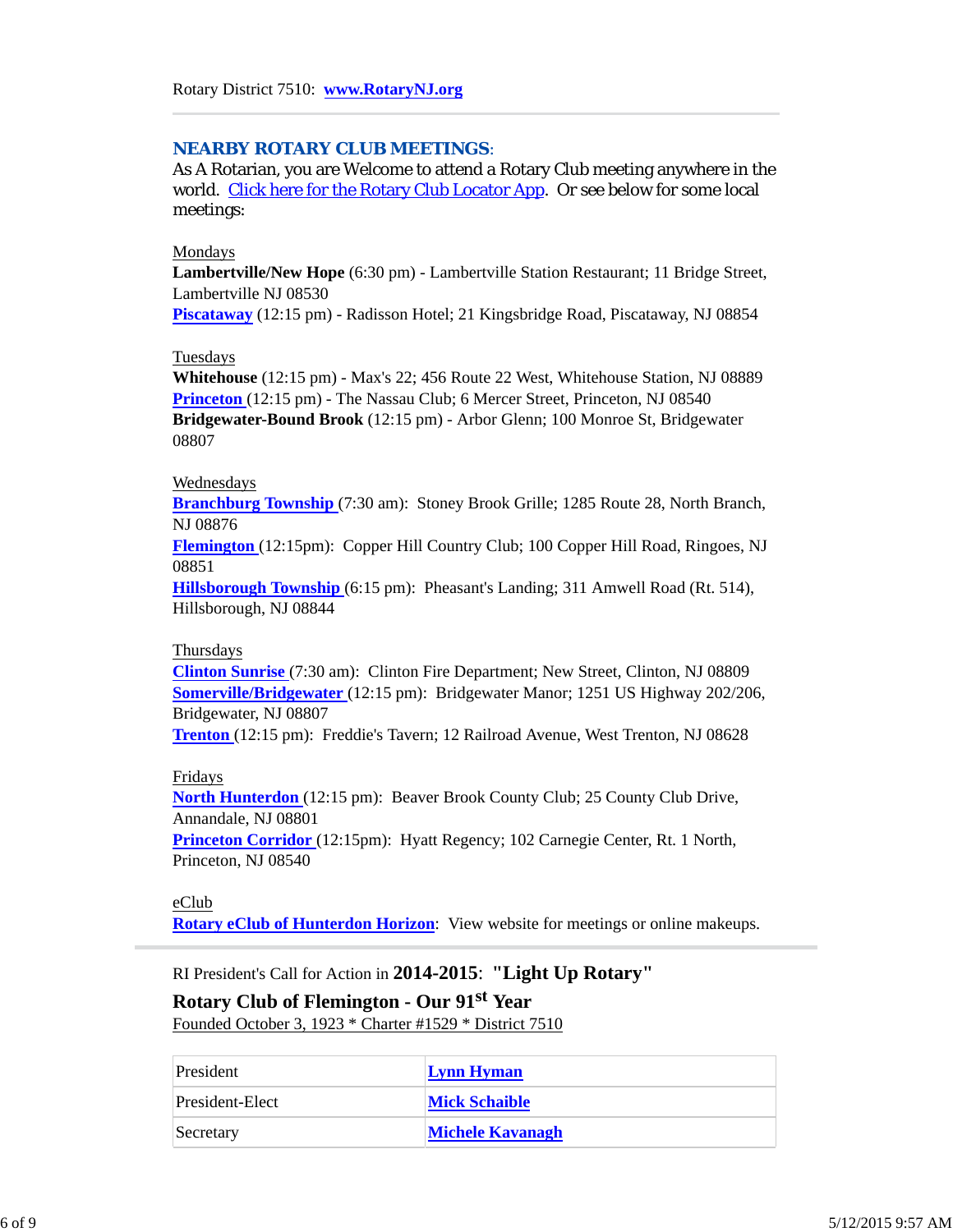| Treasurer, General                                                                                    | <b>Bob Newland</b>                             |  |  |
|-------------------------------------------------------------------------------------------------------|------------------------------------------------|--|--|
| Treasurer, Lunch                                                                                      | D.J. Wright                                    |  |  |
| <b>Board Members</b>                                                                                  | <b>Ira Liebross</b> (immediate past president) |  |  |
|                                                                                                       | <b>Ken Skowronek</b>                           |  |  |
|                                                                                                       | <b>Joe Ziegler</b>                             |  |  |
| Sergeant-at-Arms                                                                                      | <b>Karen Widico</b>                            |  |  |
| <b>RI</b> President                                                                                   | Gary C.K. Huang (Taiwan)                       |  |  |
| District Governor (DG)                                                                                | <b>Melvin I. Kevoe "Mel"</b> (Springfield, NJ) |  |  |
| District Governor Elect (DGE)                                                                         | Hal Daume (Berkeley Heights, NJ)               |  |  |
| District Governor Nomimee (DGN)                                                                       | <b>Charles Minton</b> (Union, NJ)              |  |  |
| <b>Assistant District Governor (ADG)</b>                                                              | <b>Megan Jones-Holt</b> (Clinton Sunrise)      |  |  |
| $C_{\text{lab}}$ Meetings. Wednesday 19.15 nm $C_{\text{emn}}$ Will $C_{\text{emn}}$ $C_{\text{lab}}$ |                                                |  |  |

Club Meetings: **Wednesday, 12:15 pm, Copper Hill Country Club** 100 Copper Hill Road, Ringoes 08551





*MISSION STATEMENT*: The mission of Rotary International is to assist and guide Rotarians and Rotary clubs to accomplish the Object of Rotary to ensure Rotary's continuing relevance and to help build a better world, emphasizing service activities by individuals and groups that enhance the quality of life and human dignity, encouraging high ethical standards, and creating greater understanding among all people to advance the search for peace in the world.

**THE OBJECT OF ROTARY:** The object of Rotary is to encourage and foster the ideal of service as a basis of worthy enterprise and, in particular, to encourage and foster:

**1st**: The development of acquaintance as an opportunity for service;

**2nd**: High ethical standards in business and professions, the recognition of the worthiness of all useful occupations, and the dignifying of each Rotarian's occupation as an opportunity to serve society;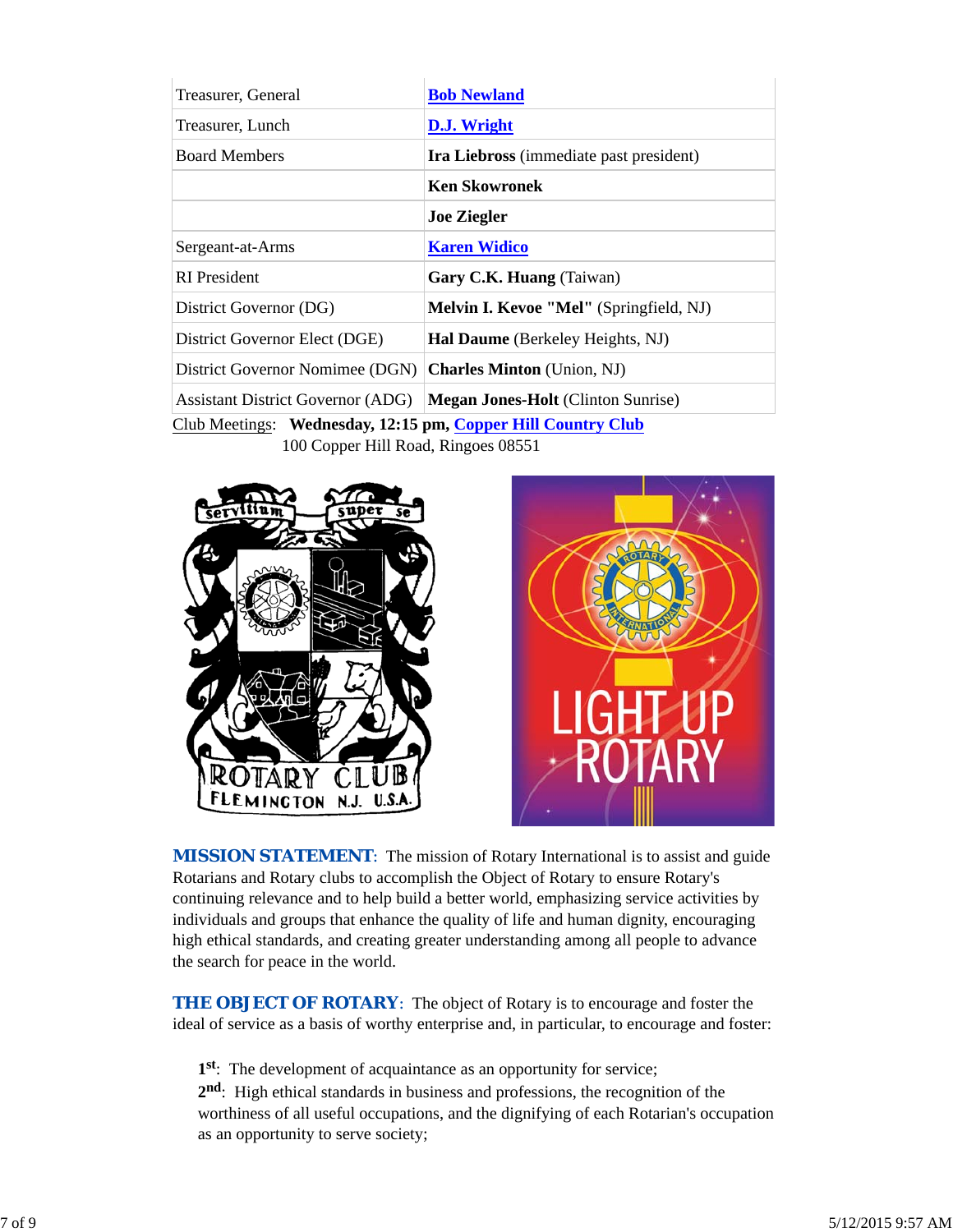**3rd**: The application of the ideal of service in each Rotarian's personal, business and community life;

**4th**: The advancement of international understanding, goodwill, and peace through a world fellowship of business and professional persons united in the ideal of service.

# **THE 4-WAY TEST:** "Of the things we think, say or do:

- **1st**: Is it the Truth?
- 2<sup>nd</sup>: Is it Fair to all concerned?
- **3rd**: Will it build goodwill and better friendships?
- **4th**: Will it be beneficial to all concerned?"

## *ROTARY's AVENUE'S OF SERVICE*:

**1)** Through **Club Service**, we have fun, build lasting friendships, and make sure that our club runs well.

**2)** Through **Vocational Service**, we volunteer our professional skills to serve others and promote integrity in everything we do.

**3)** Through **Community Service**, we address local needs and work with our community to bring lasting improvements.

**4)** Through **International Service**, we meet humanitarian needs around the globe and promote world understanding and peace.

**5)** Through **Youth Service**, we work with young people to help them become the next generation of leaders, visionaries, and peacemakers.

# **2014-2015 CLUB MEMBER ROSTER Rotary Club of Flemington, NJ**

Current Number of Members: 46

| <b>Rotarian</b>                   | <b>Member Since</b> | <b>Classification</b>                    |
|-----------------------------------|---------------------|------------------------------------------|
| Black, Bruce B.                   | 2007                | <b>Health and Fitness</b>                |
| Bohler, Herbert C. (Herb)         | 1977                | <b>Specialty Advertising</b>             |
| <b>Campbell, Jennifer</b>         | 2015                | <b>General Practice</b>                  |
| Chittenden, Robert L. (Bob)       | 2003                | M.E.F.P. Consulting Engineering          |
| Clark, Arthur L. (Sandy)          | 1987                | Printing                                 |
| Davidson, James G. (Jim)          | 2002                | <b>Rubber Products</b>                   |
| Erskine, John                     | 2014                | Youth Development                        |
| Ferrari, Frederick J. (Fred)      | 1964                | Orthodontia                              |
| Fisher, Charles H. (Charlie)      | 1961                | <b>Funeral Services</b>                  |
| Fisher, Thomas H. (Tom)           | 2012                | <b>Property &amp; Casualty Insurance</b> |
| Harkness, David W. (Dave)         | 2015                | <b>Hospital Affairs</b>                  |
| Harrison, Jeffrey (Jeff)          | 1996                | Psychotherapy                            |
| Hennessy, Jr., Richard (Rich)     | 2010                | <b>Financial Advisor</b>                 |
| Hyman, Lynn                       | 2010                | <b>Retail Banking</b>                    |
| Kamnitsis, Christopher P. (Chris) | 2001                | <b>Financial Planning</b>                |
| Kavanagh, Michele                 | 2013                | <b>Community Banking</b>                 |
| <b>King, Linda</b>                | 2015                | <b>Non-Profit</b>                        |
| Liebross, Ira                     | 1997                | <b>Family Medicine</b>                   |
| Loew, Darren                      | 2002                | Orthodontics                             |